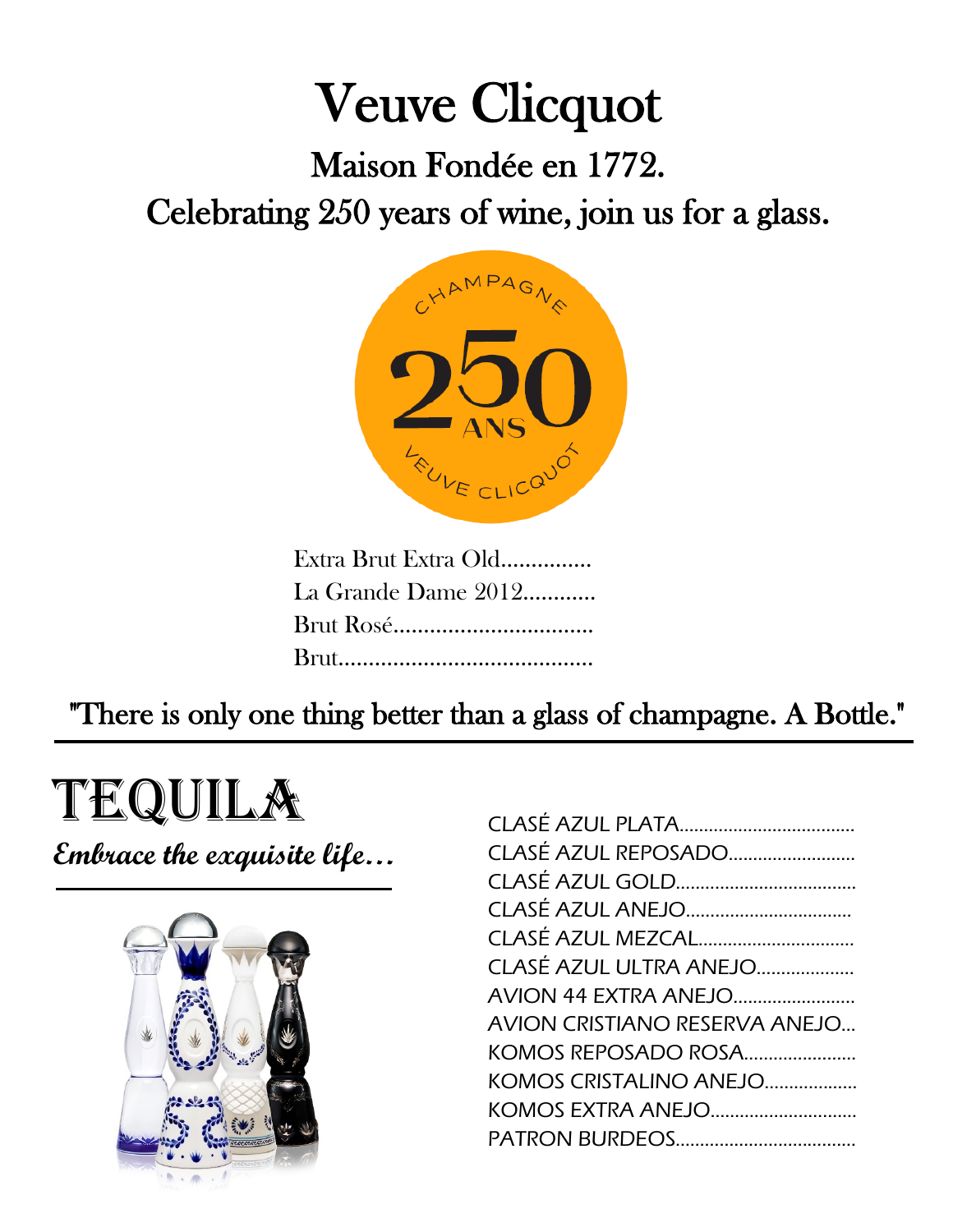

ֺֺ֚֝֬

### *WINES BY THE GLASS*

### *SPARKLING & ROSÉ*

## **Atlantic Cellar Select**

| LYNCH BAGES BORDEAUX BLANCBORDEAUX 2019 |      |
|-----------------------------------------|------|
|                                         | 2011 |
|                                         | 2019 |
|                                         | 2016 |
| DUCKHORN THREE PALMS MERLOTNAPA         | 2019 |
|                                         |      |
|                                         | NV.  |

#### *WHITES*

#### *REDS*

| <b>BELLA UNION</b> CABERNET SAUVIGNON BY FAR NIENTENAPA VALLEY |  |
|----------------------------------------------------------------|--|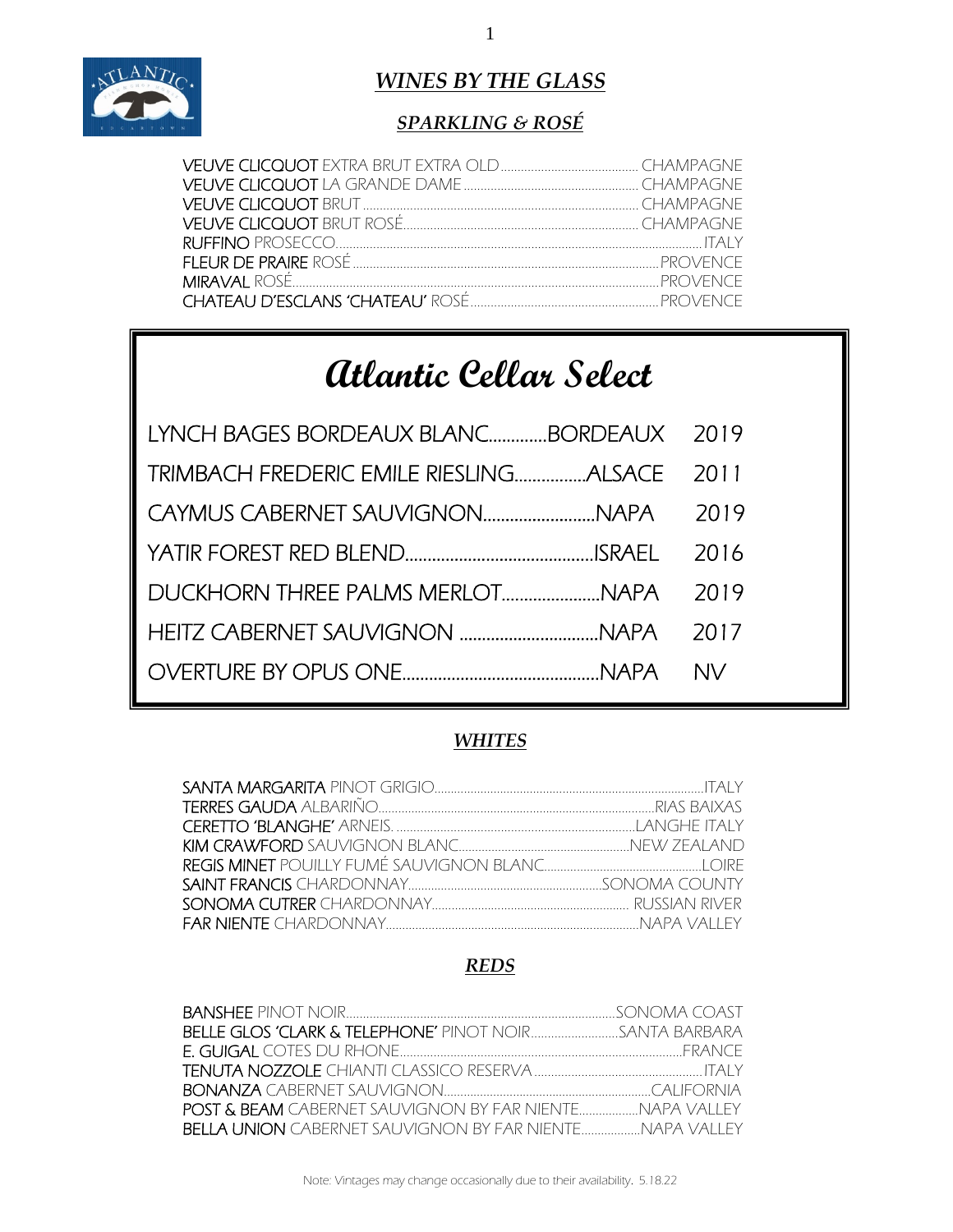#### 2

#### *CHAMPAGNE*

| 2012 |
|------|
| NV - |
| 2012 |
| NV - |
| NV.  |
| NV.  |
| 2014 |
| NV - |
| NV.  |
| NN N |

#### "BURGUNDY MAKES YOU THINK OF SILLY THINGS, BORDEAUX MAKES YOU TALK OF THEM, AND CHAMPAGNE MAKES YOU DO THEM." -JEAN-ANTHELME BRILLAT-SAVARIN

#### *DOMESTIC WHITES*

| 2020 |
|------|
|      |
| 2020 |
| 2019 |
| 2021 |
| 2020 |
| 2019 |
| 2020 |
| 2018 |
| 2016 |
| 2018 |
| 2020 |
|      |

#### *INTERNATIONAL WHITES*

|                                                                  | 2020 |
|------------------------------------------------------------------|------|
|                                                                  | 2019 |
|                                                                  | 2020 |
|                                                                  | NV.  |
|                                                                  | 2020 |
|                                                                  | 2019 |
|                                                                  | 2018 |
|                                                                  | 2020 |
|                                                                  | NV.  |
|                                                                  | 2019 |
|                                                                  | 2021 |
| CHATEAU BEAUCASTEL CHATEAUNEUF-DU-PAPE BLANC RHONE. FR           | 2020 |
| ALBERT BICHOT DOMAINE LONG-DEPAQUIT CHABLISBURGUNDY, FR          | 2020 |
|                                                                  | NV.  |
|                                                                  | 2015 |
| MAISON VINCENT GIRARDIN MEURSAULT LES VIELLES VIGNESBURGUNDY, FR | 2018 |
|                                                                  | 2019 |
|                                                                  | 2018 |
|                                                                  | 2018 |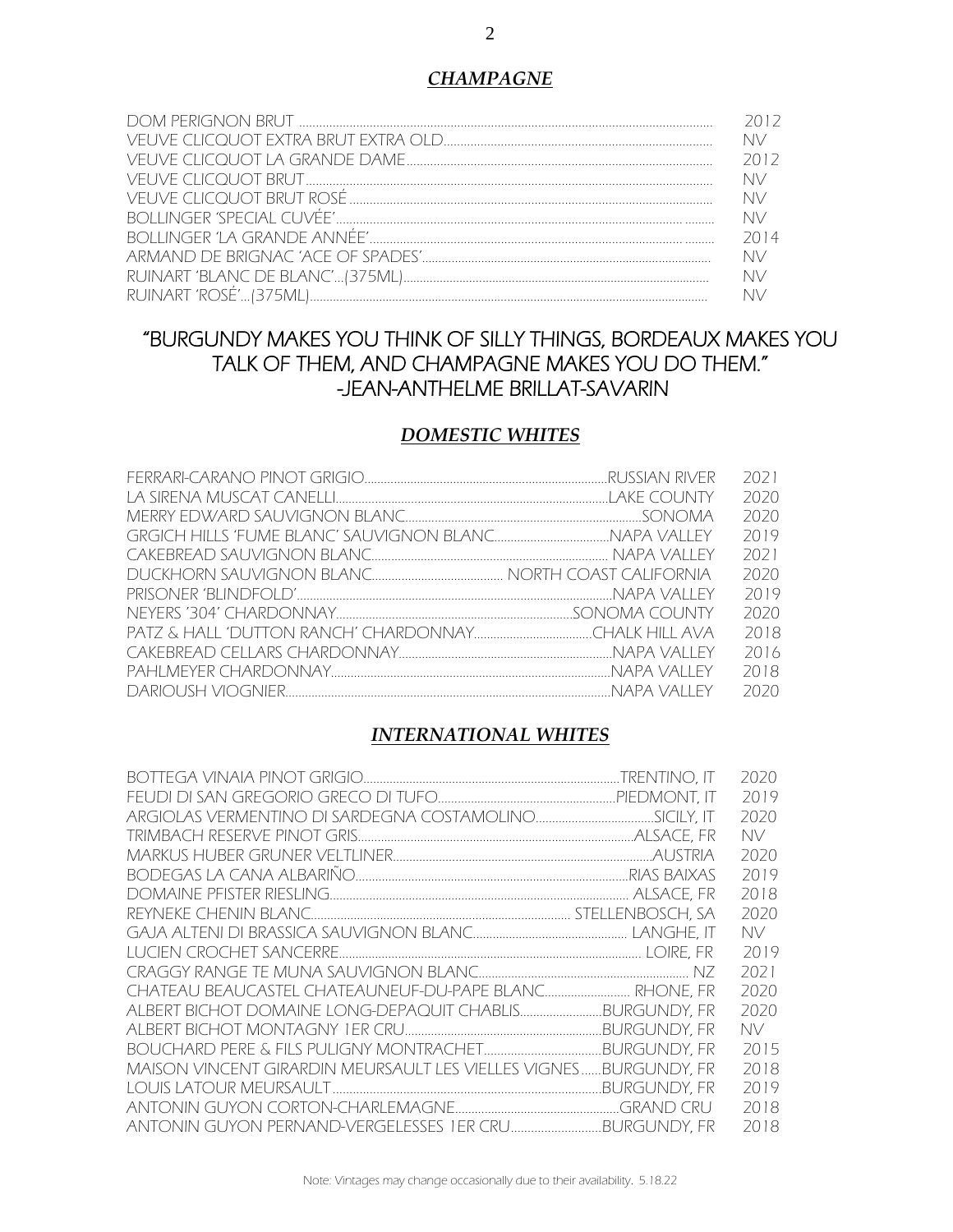### *ROSÉ*

| MIRA<br>.Venice.<br>ビビ                    | 2(1) |
|-------------------------------------------|------|
| eal i d'esclans 'chateal I' rose<br>CHATE |      |

#### *PINOT NOIR*

|  | 2014    |
|--|---------|
|  | 2019    |
|  | 2007    |
|  | 2020    |
|  | 2019    |
|  | 2019    |
|  | 2018    |
|  | 2018    |
|  | 2016    |
|  | 2016    |
|  | 2019    |
|  | 2019    |
|  | 2017    |
|  | 2013    |
|  | 2019/20 |
|  | 2018    |
|  | 2019    |
|  | 2018    |
|  |         |

#### *CABERNET SAUVIGNON*

|                                                           | 2013 |
|-----------------------------------------------------------|------|
|                                                           | 2017 |
|                                                           | 2013 |
|                                                           | 2012 |
|                                                           | 2013 |
|                                                           | 2010 |
| PETERSON FAMILY VINEYARDS 'SWITCHBACK RIDGE'  NAPA VALLEY | 2007 |
|                                                           | 2006 |
|                                                           | 2014 |
|                                                           | 2015 |
|                                                           | 2018 |
|                                                           | 2018 |
|                                                           | 2017 |
|                                                           | 2015 |
|                                                           | 2019 |
|                                                           | 2019 |
|                                                           | 2017 |
|                                                           | 2015 |
|                                                           | 2016 |
|                                                           | 2014 |
|                                                           | 2013 |
|                                                           | 2013 |
|                                                           | 2016 |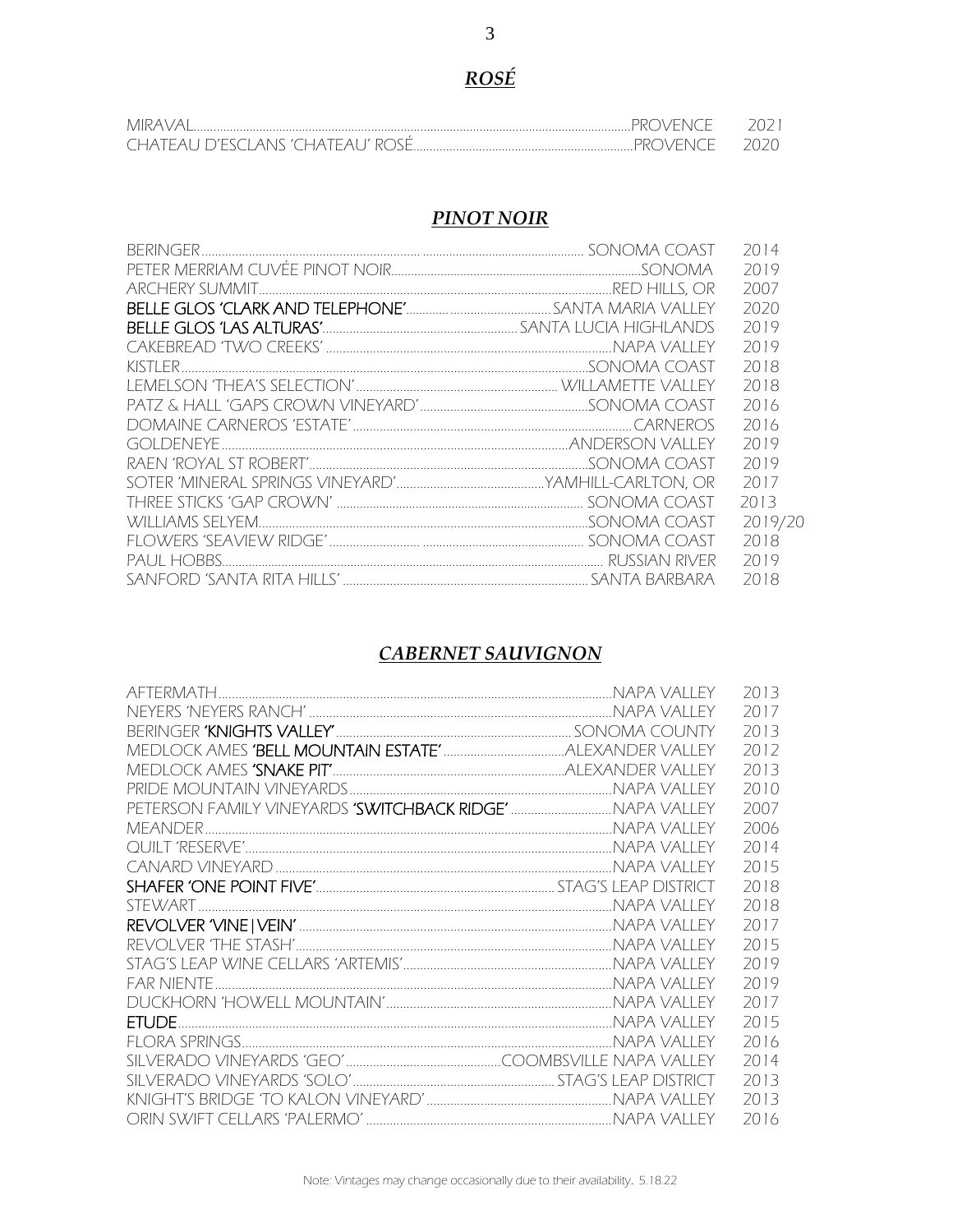|                                                             | 2015 |
|-------------------------------------------------------------|------|
|                                                             | 2016 |
|                                                             | 2018 |
|                                                             | 2019 |
|                                                             | 2014 |
|                                                             | 2010 |
|                                                             | 2011 |
|                                                             | 2012 |
|                                                             | 2012 |
|                                                             | 2017 |
|                                                             | 2018 |
|                                                             | 2010 |
|                                                             | 2018 |
|                                                             | 2017 |
|                                                             | 2015 |
|                                                             | 2014 |
|                                                             | 2014 |
|                                                             | 2001 |
|                                                             | 2002 |
|                                                             | 2003 |
|                                                             | 2010 |
|                                                             | 2011 |
|                                                             | 2018 |
|                                                             | 2011 |
|                                                             | 2014 |
|                                                             | 2016 |
|                                                             | 2016 |
|                                                             | 2013 |
|                                                             | 2010 |
| THREE STICKS WINERY 'MOON MOUNTAIN DISTRICT'  SONOMA COUNTY | 2010 |
|                                                             | 2016 |
|                                                             | 2010 |
|                                                             | 2009 |
|                                                             | 2011 |
|                                                             | 2012 |
|                                                             | 2013 |
|                                                             | 2012 |

#### **PROPRIETARY REDS / MERITAGES**

|  | 2018 |
|--|------|
|  | 2012 |
|  | 2015 |
|  | 2018 |
|  | 2019 |
|  | 2016 |
|  | 2011 |
|  | 2019 |
|  | 2017 |
|  | 2010 |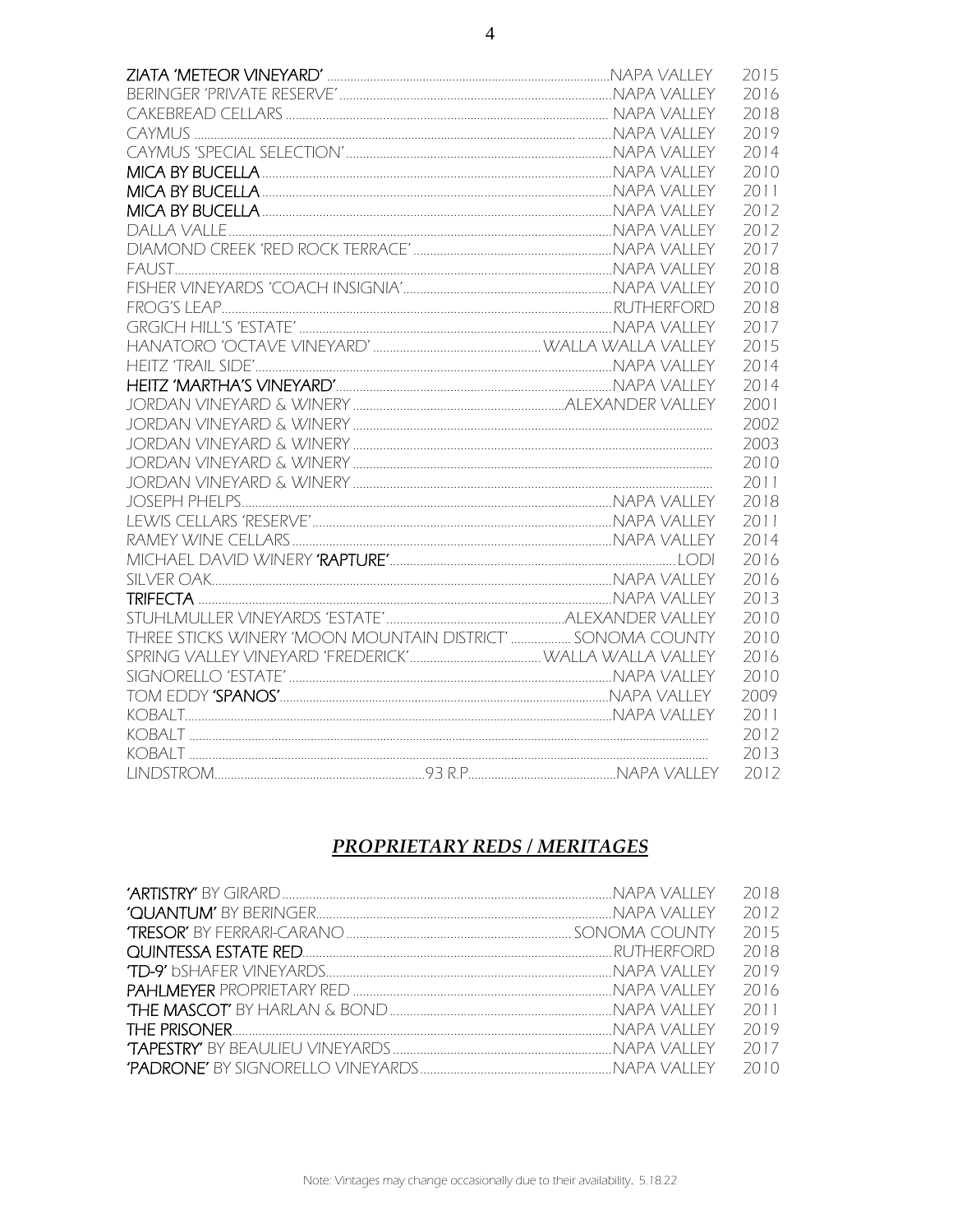| <b>REVANA</b>                                                                                                                                                                      |             |               |
|------------------------------------------------------------------------------------------------------------------------------------------------------------------------------------|-------------|---------------|
| REVANA TERROIR'                                                                                                                                                                    | <b>NAPA</b> |               |
|                                                                                                                                                                                    |             | -2012<br>2012 |
| Planted in 1998, this superior vineyard in St. Helena focuses on producing world class Cabernet.<br>Enjoy the essence of ripe red currant and plum fruit in this full-bodied wine. |             |               |

Each Revana vineyard block is hand-harvested, vinified and barrel-aged separately prior to blending. The grapes are hand-harvested and hand-sorted to ensure that only the very best fruit goes into each vintage. After fermentation the wine is aged for 20 months in carefully selected French oak barrels from some of the finest cooperages.

#### *MERLOT & OTHER VARIETALS*

|  | 2018 |
|--|------|
|  | 2018 |
|  | 2018 |
|  | 2018 |
|  | 2018 |
|  | 2013 |
|  | 2017 |
|  | 2014 |
|  | 2012 |
|  | 2013 |
|  | 2005 |
|  | 2017 |

i

 $\overline{a}$ 

#### *SPANISH REDS*

|                                                               | -2016  |
|---------------------------------------------------------------|--------|
| BODEGAS FERNANDEZ TINTO PESQUERA CRIANZARIBERA DEL DUERO 2019 |        |
|                                                               | 2014   |
|                                                               | - 2010 |
|                                                               | - 2018 |
|                                                               |        |

#### *ITALIAN REDS*

|  | 2018 |
|--|------|
|  |      |
|  | 2015 |
|  | 2016 |
|  | 2019 |
|  | 2015 |
|  | 2015 |
|  | 2017 |
|  | 2012 |
|  | 2011 |
|  | 2017 |
|  | 2016 |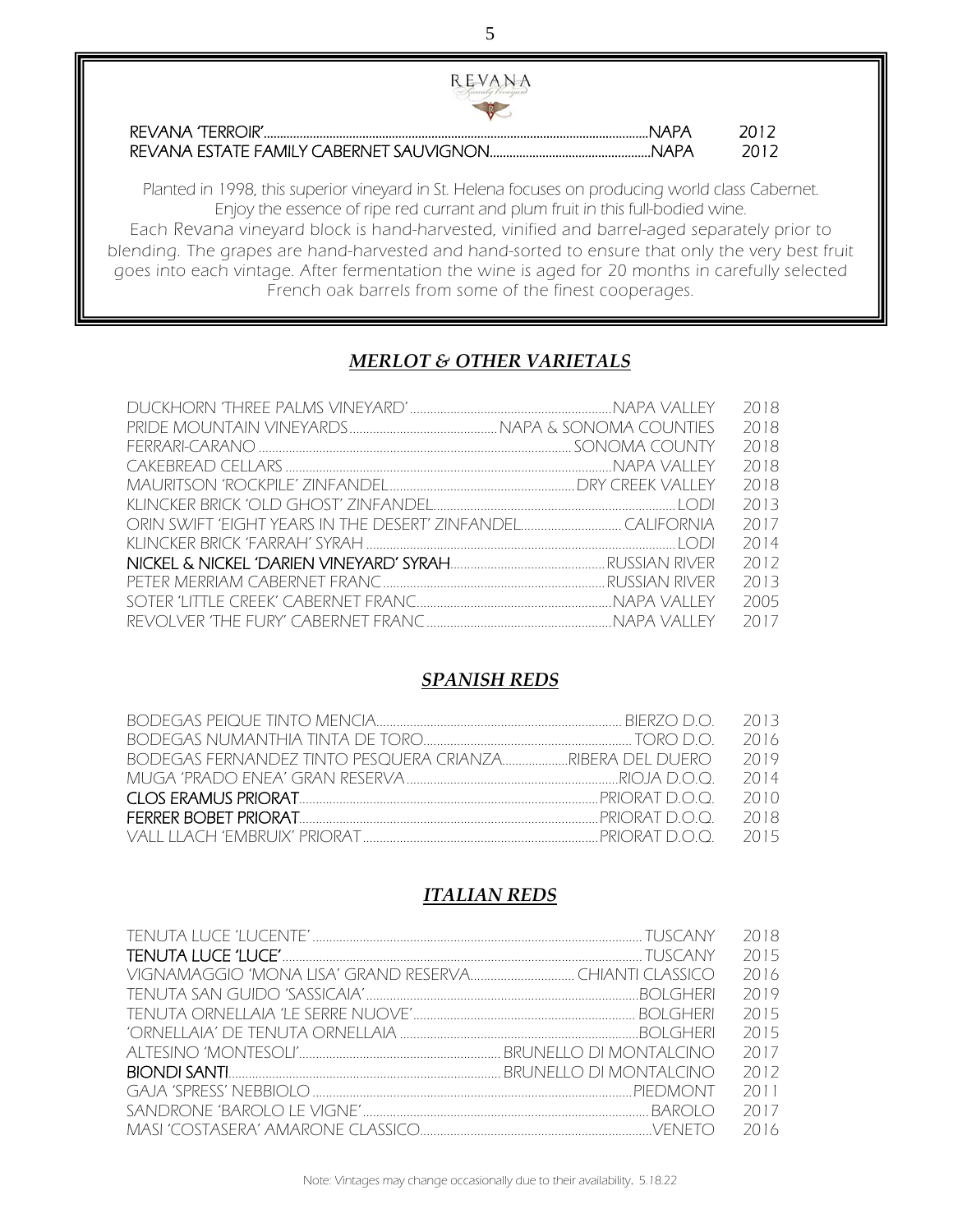#### *FRENCH REDS*

#### LOIRE

|                                                                             | -2017- |
|-----------------------------------------------------------------------------|--------|
|                                                                             |        |
| BURGUNDY                                                                    |        |
|                                                                             | -2013  |
| ALBERT BICHOT, DOMAINE DU CLOS FRATIN <b>VOSNE-ROMANEE PREMIER CRU</b> 2013 |        |

| BERTAGNA CHAMBOLLE-MUSIGNY 1ER CRU   | 2018 |
|--------------------------------------|------|
| BERTAGNA CLOS SAINT DENIS GRAND CRU. |      |

#### BORDEAUX

|  | 2014 |
|--|------|
|  | 2017 |
|  | 2011 |
|  | 2008 |
|  | 2005 |
|  | 2010 |
|  | 2016 |
|  | 2003 |
|  | 2010 |
|  | 2015 |
|  | 2010 |
|  | 2016 |
|  | 2010 |
|  | 2010 |
|  | 2010 |
|  | 2017 |
|  |      |

#### RHONE

#### *NEW WORLD REDS*

|                                                                 | 2013 |
|-----------------------------------------------------------------|------|
|                                                                 | 2019 |
|                                                                 | 2011 |
|                                                                 | 2013 |
| MONTES 'PURPLE ANGEL' CARMENERE, PETIT VERDOT  COLCHAGUA, CHILE | 2013 |
|                                                                 | 2010 |
| ACHAVAL FERRER 'FINCA ALTAMIRA' MALBEC MENDOZA, ARGENTINA       | 2010 |
|                                                                 | 2018 |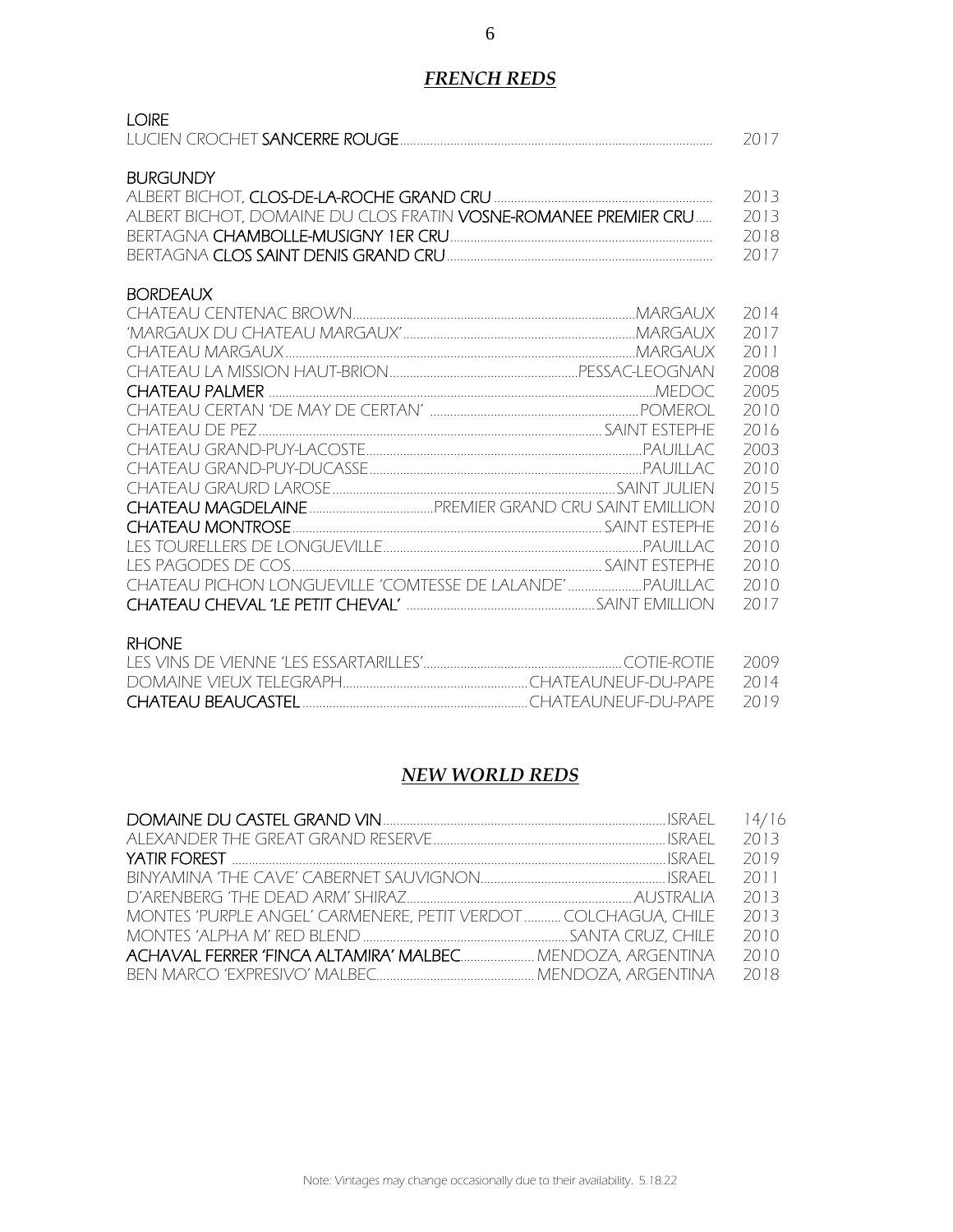## KINSELLA 'JERSEY BOYS' CABERNET….DRY CREEK 2016 ~Arguably the finest example of Sonoma Valley's Cabernet Sauvignon.

Proprietor Kevin Kinsella's vision provided early funding for the hit musical "Jersey Boys". Since then, Kevin has been producing beautiful wines. Previous vintages have scored in the mid 90's from Robert Parker's 'The Wine Advocate' and the 'Wine Spectator'.~

## KINSELLA 'SPENCER' CABERNET............DRY CREEK 2013<br>~Broad, rich and expansive with a mix of spicy berry, cedar, dill and tobacco leaf

overshadowing a trimmer mix of dark berry, licorice and espresso. Ends with chewy tannins.~



#### LARGE FORMAT BOTTLES

|       | 2014 |
|-------|------|
| NIAPA | 2010 |
|       | 2011 |
|       | 2012 |
|       | 7013 |
|       |      |